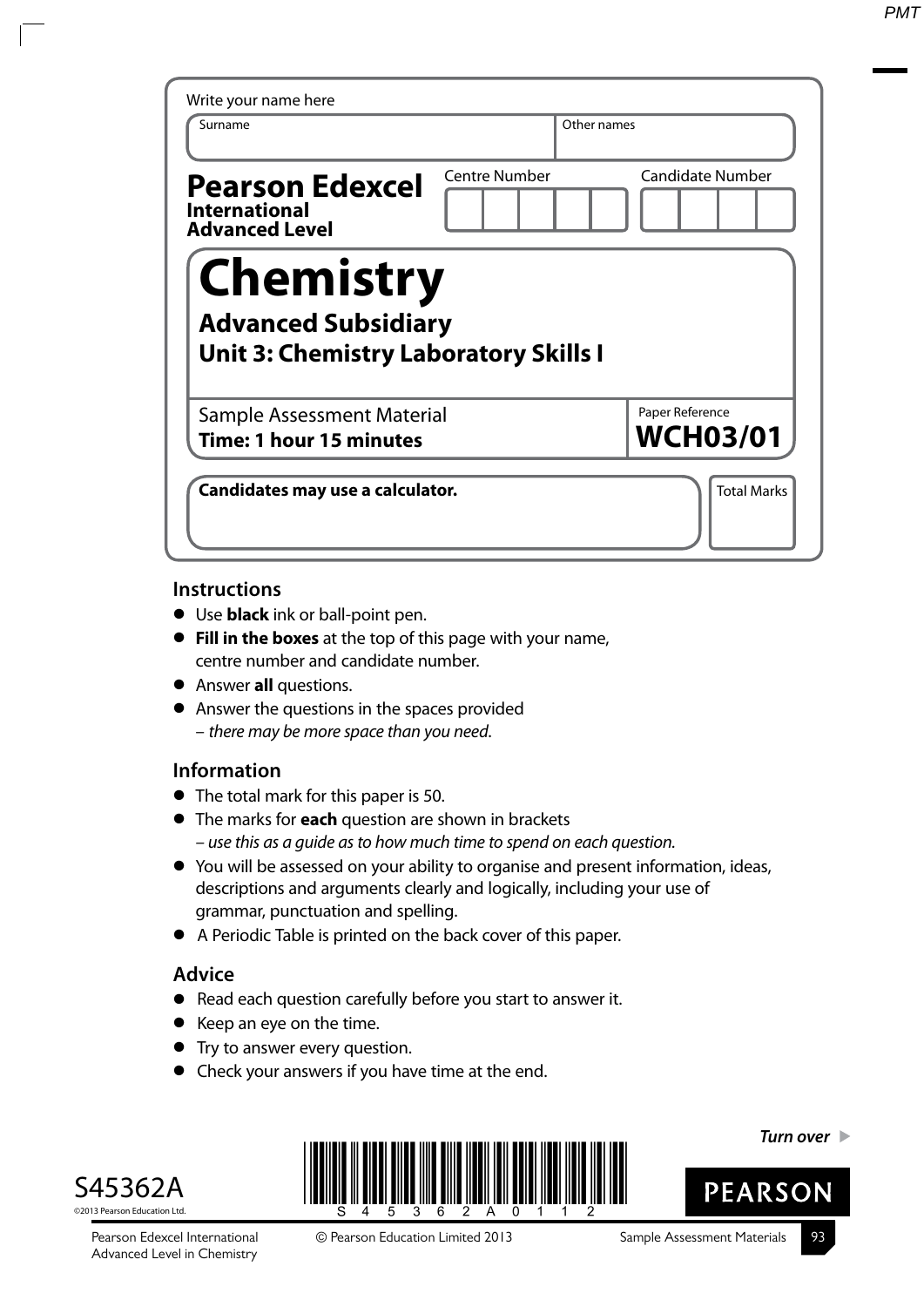### **Answer ALL the questions. Write your answers in the spaces provided.**

- **1** Tests were carried out on compounds **X**, **Y** and **Z**. Complete the tables below.
	- (a) Compound **X** is a white, water-soluble solid.

|       | <b>Test</b>                                                                                          | Observation | Inference<br>(Name or formula)      |
|-------|------------------------------------------------------------------------------------------------------|-------------|-------------------------------------|
| (i)   | Flame test                                                                                           | Lilac flame |                                     |
| (ii)  | To a solution of <b>X</b> ,<br>add barium chloride<br>solution and acidify with<br>hydrochloric acid |             | Sulfate ions absent                 |
| (iii) | To a solution of <b>X</b> , add<br>dilute nitric acid<br>followed by                                 |             | lodide ions present                 |
| (iv)  | Add concentrated<br>aqueous ammonia<br>solution to the mixture<br>remaining from test (iii)          |             | Confirms presence of<br>jodide jons |

(v) The **formula** of **X** is: .............................................................................................

**(1)**

(b) Compound **Y** is a white solid that is insoluble in water.

| Flame test                           |                                     |               |
|--------------------------------------|-------------------------------------|---------------|
|                                      | Yellow-red (brick red)<br>flame     |               |
| Add dilute<br>hydrochloric acid to Y | The mixture fizzed and<br>the solid |               |
|                                      |                                     |               |
| Bubble the gas through               | It turned milky                     | $CO2$ evolved |
|                                      |                                     |               |

#### (iii) The **formula** of **Y** is: ............................................................................................

**(1)**

94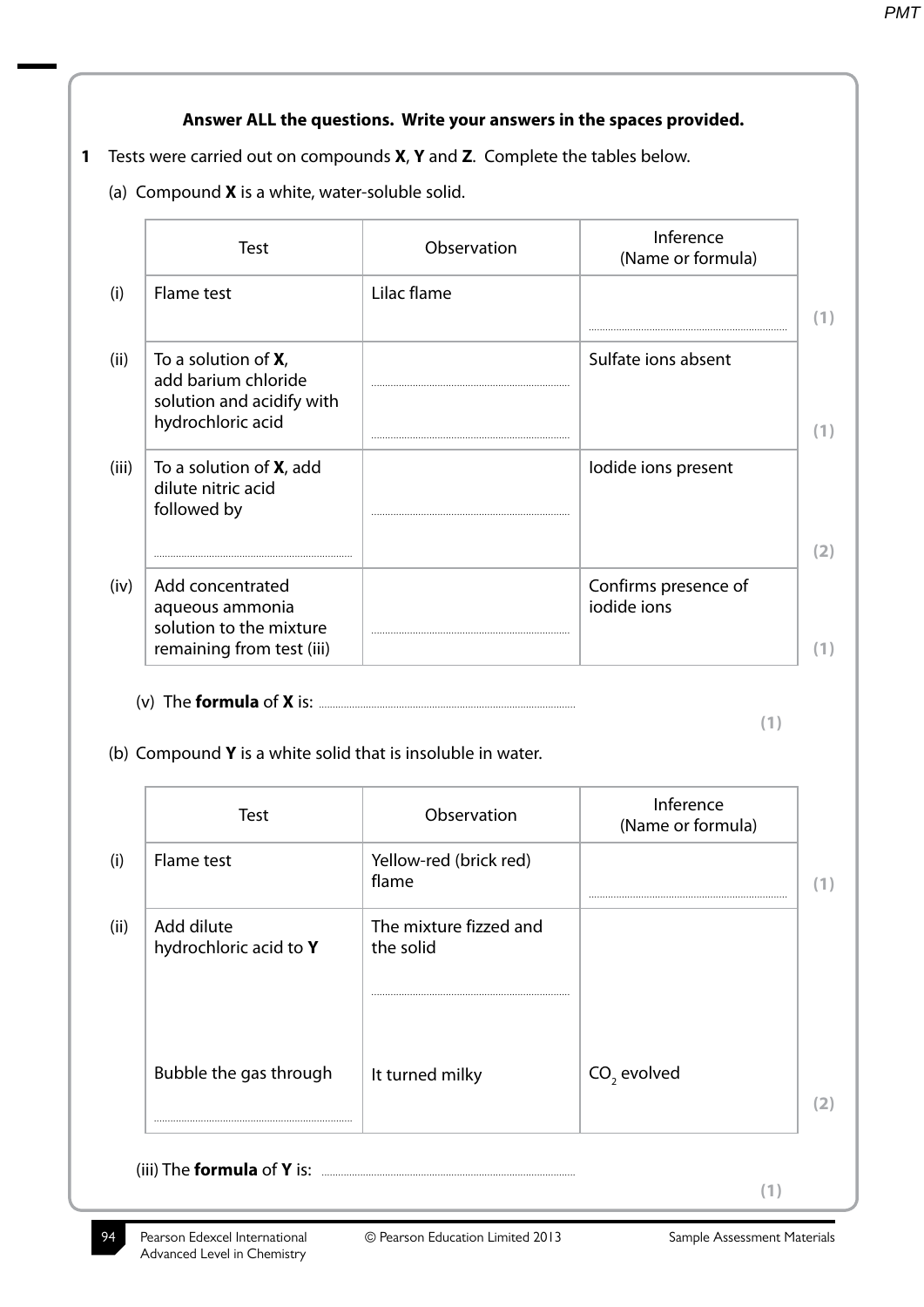(c) **Z** is a colourless organic liquid with only one functional group. **Z** is completely miscible with water to form a neutral solution.

|       | <b>Test</b>                                                                            | Observation                            | Inference               |  |
|-------|----------------------------------------------------------------------------------------|----------------------------------------|-------------------------|--|
| (i)   | Add bromine water to Z                                                                 | No colour change                       |                         |  |
| (ii)  | Add solid<br>phosphorus(V) chloride,<br>$PCI_{5}$ , to <b>Z</b>                        | Misty fumes (of<br>hydrogen chloride)  |                         |  |
| (iii) | Warm <b>Z</b> with<br>potassium dichromate(VI)<br>solution and<br>dilute sulfuric acid | Colour changes from<br>orange to green | <b>Z</b> could be<br>or |  |
|       |                                                                                        |                                        |                         |  |

(d) The composition by mass of **Z** is C 60.0%, H 13.3%, O 26.7%.

(i) Calculate the empirical formula of **Z**.

 $\overline{\phantom{a}}$ 

 (ii) The molecular formula of **Z** is the same as its empirical formula. Give the **displayed** formulae of the two possible isomers of **Z**.

**(2)**

**(2)**

**(Total for Question 1 = 18 marks)**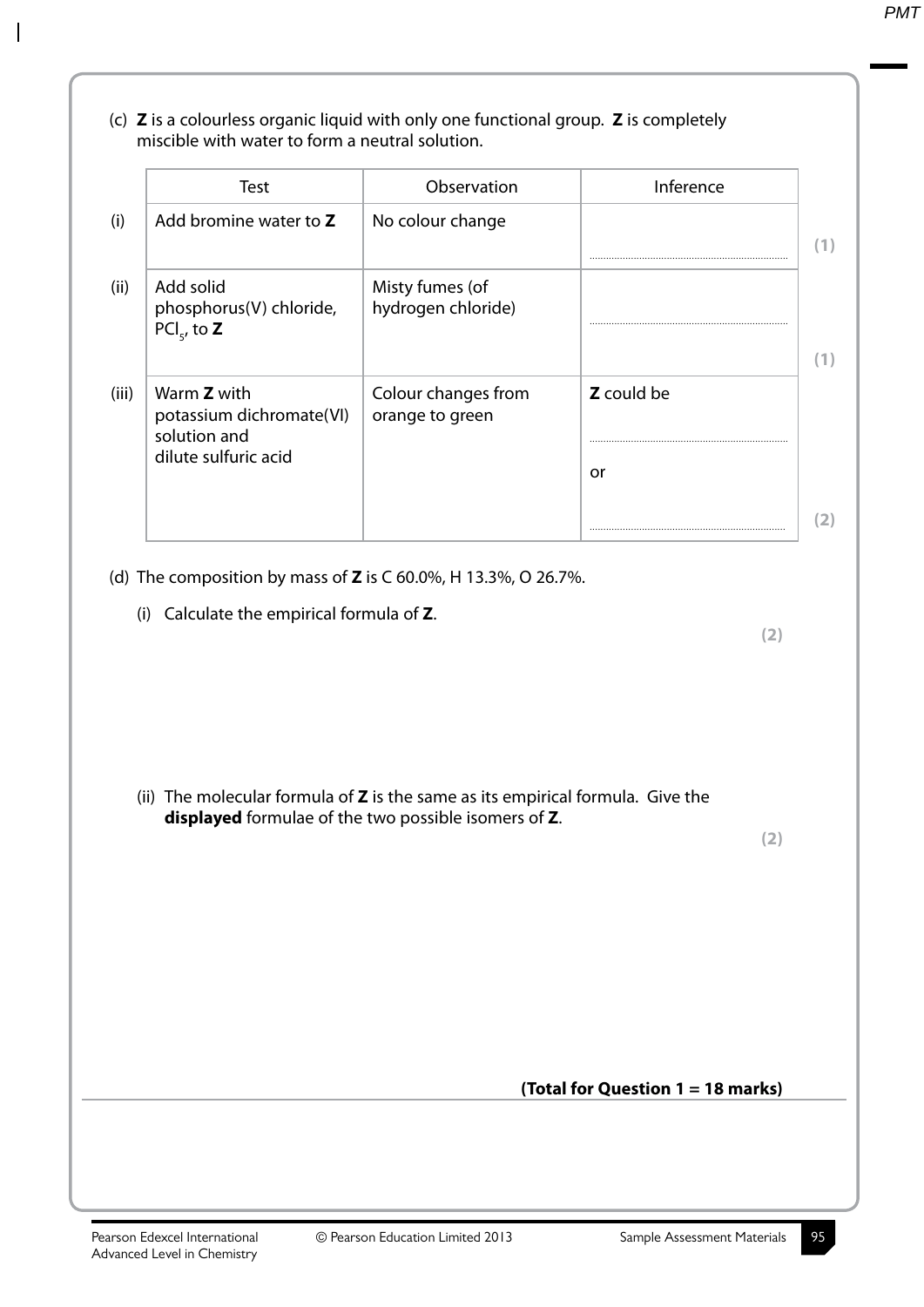**2** An experiment to determine the enthalpy change of reaction between aqueous copper(II) sulfate and zinc was carried out as follows. 1. 50.0 cm<sup>3</sup> of copper(II) sulfate solution, of concentration 1.00 mol dm<sup>-3</sup>, was placed in a polystyrene cup. 2. The temperature of the solution was measured with a  $0 - 110$  °C thermometer and was found to be 23.0 °C. 3. Zinc powder with a mass of 5 g (an excess) was added to the solution with vigorous stirring and the highest temperature recorded was 69.5 °C. (a) (i) Write the **ionic** equation for the reaction between zinc and aqueous copper(II) ions, including state symbols. **(2)** (ii) Calculate the quantity of heat energy produced in the experiment above, giving your answer in J. (Assume that the heat capacity of the mixture is 4.18 J  $q^{-1}$  °C<sup>-1</sup> and its density is 1.00 g cm<sup>-3</sup>.) Use the expression energy transferred in joules = mass  $\times$  specific heat capacity  $\times$  temperature change **(2)** (iii) Calculate the number of moles of copper(II) sulfate used in the experiment. **(1)**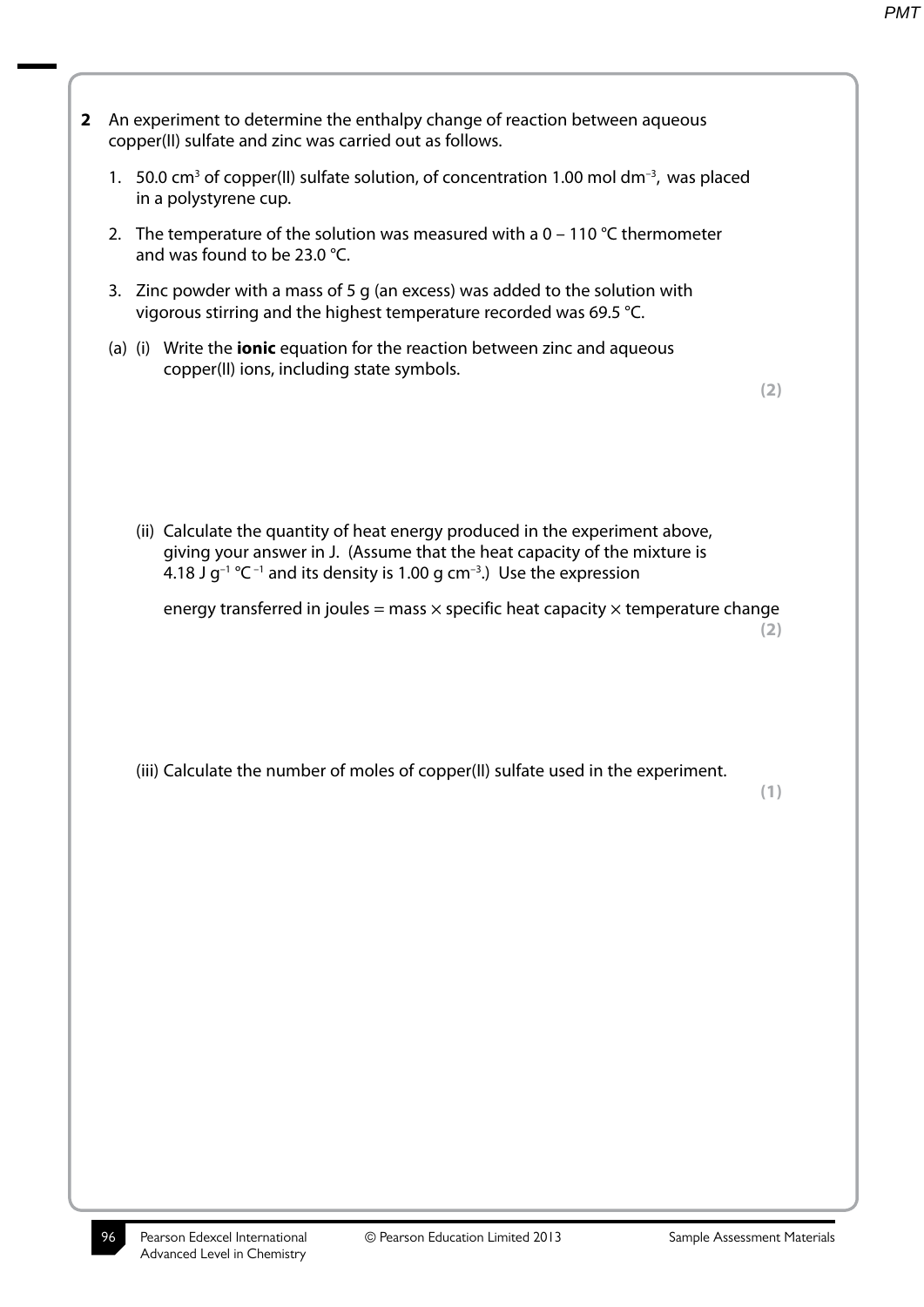| (iv) Use your answers from (a)(ii) and (a)(iii) to calculate the enthalpy change for<br>the reaction in kJ mol <sup>-1</sup> . Give your answer to <b>three</b> significant figures and<br>include the appropriate sign.                                                                                           | (2) |
|--------------------------------------------------------------------------------------------------------------------------------------------------------------------------------------------------------------------------------------------------------------------------------------------------------------------|-----|
| (b) The thermometer used in this experiment gave an uncertainty in each<br>temperature reading of $\pm$ 0.5 °C.<br>(i) State the maximum temperature difference in this experiment that could have<br>been obtained using this thermometer.                                                                        | (1) |
| (ii) What is the percentage error in the temperature change using this<br>thermometer?                                                                                                                                                                                                                             | (1) |
| (c) Using the same equipment, together with a stop clock, suggest a procedure<br>that would improve the accuracy of this experiment by obtaining a more accurate<br>temperature change. You must use the same mass of zinc powder and the same<br>volume of 1.00 mol dm <sup>-3</sup> copper(II) sulfate solution. |     |
| (Total for Question 2 = 13 marks)                                                                                                                                                                                                                                                                                  |     |

 $\overline{\phantom{a}}$ 

!& **5**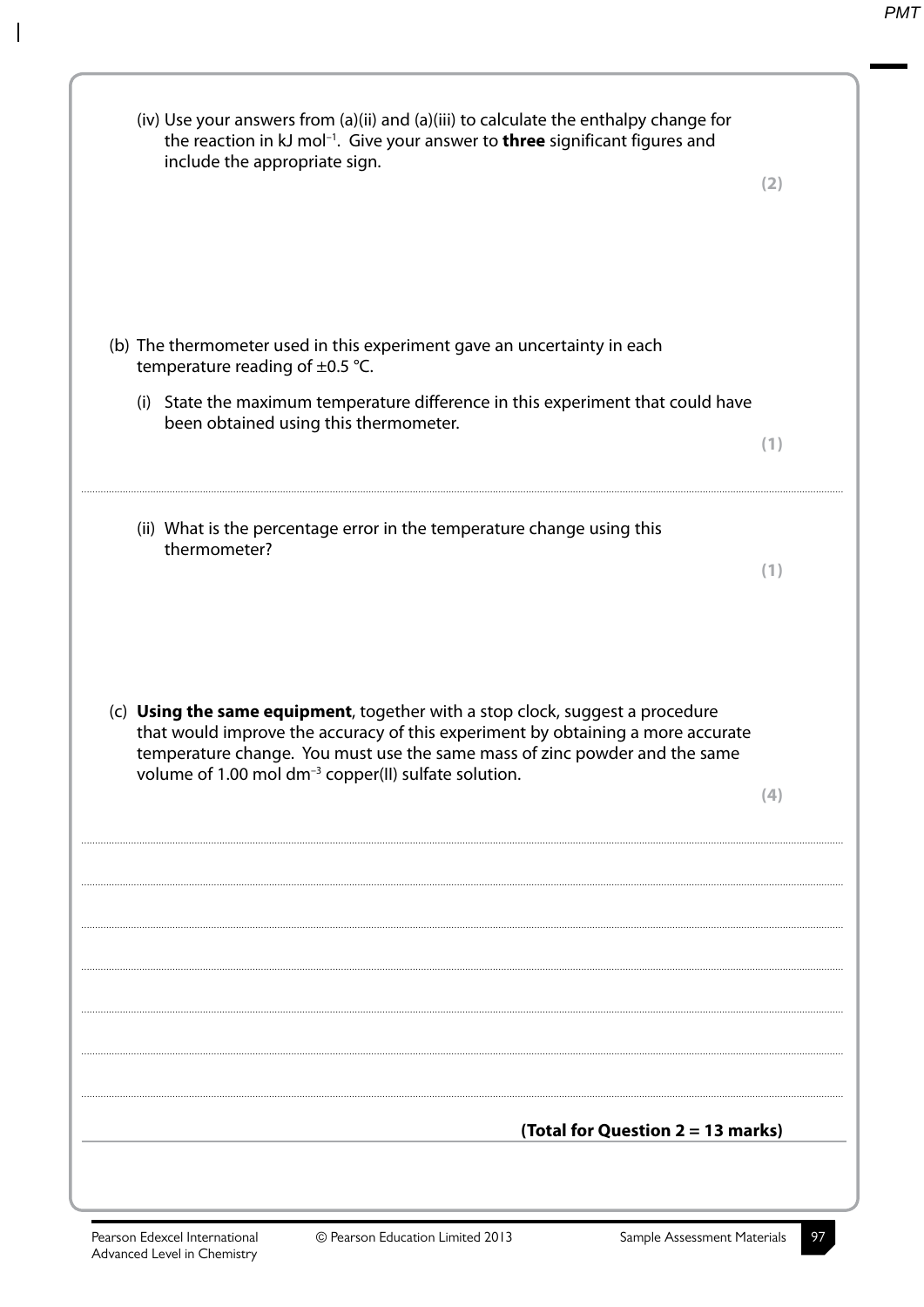| 3  | Chloroalkanes and bromoalkanes can be made from alcohols by reaction of the<br>alcohol with sodium chloride or bromide, in the presence of 50% aqueous<br>sulfuric acid. |                             |
|----|--------------------------------------------------------------------------------------------------------------------------------------------------------------------------|-----------------------------|
|    | lodoalkanes cannot be made from sodium iodide and sulfuric acid; red phosphorus<br>and iodine can be used instead as the halogenating agent.                             |                             |
|    | (a) (i) What would you see if concentrated sulfuric acid was added to solid<br>sodium iodide? Give two observations.                                                     | (2)                         |
| 1. |                                                                                                                                                                          |                             |
|    |                                                                                                                                                                          |                             |
|    |                                                                                                                                                                          |                             |
|    | (ii) Explain why sodium iodide and sulfuric acid cannot be used to make<br>jodoalkanes from alcohols.                                                                    | (2)                         |
|    |                                                                                                                                                                          |                             |
|    |                                                                                                                                                                          |                             |
|    | (b) Give the equation for the reaction between phosphorus and iodine to form<br>phosphorus(III) iodide. State symbols are not required.                                  | (1)                         |
|    |                                                                                                                                                                          |                             |
|    |                                                                                                                                                                          |                             |
|    |                                                                                                                                                                          |                             |
|    |                                                                                                                                                                          |                             |
|    |                                                                                                                                                                          |                             |
|    |                                                                                                                                                                          |                             |
|    | Pearson Edexcel International<br>98<br>© Pearson Education Limited 2013                                                                                                  | Sample Assessment Materials |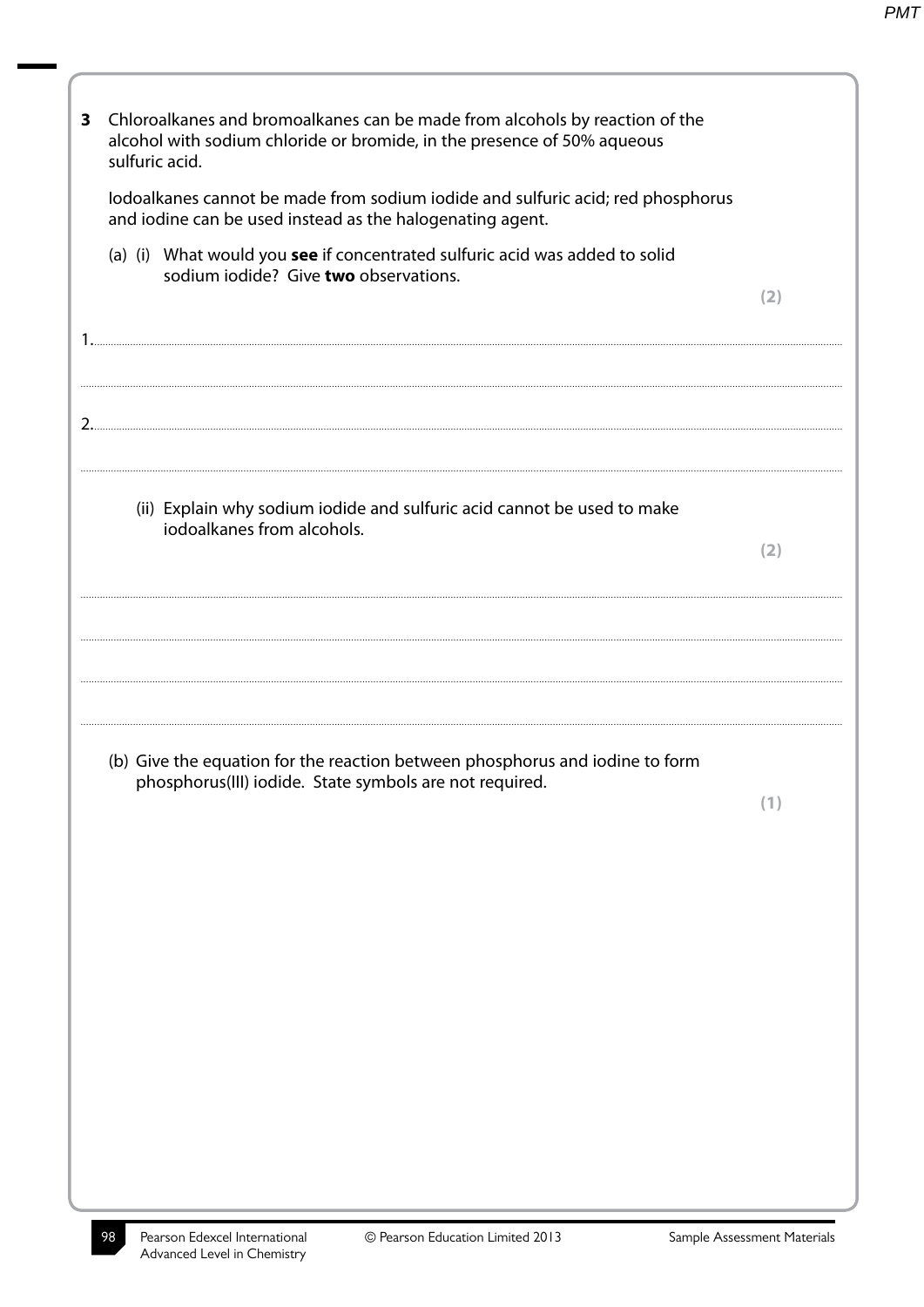(c) A preparation of 1-iodobutane is given in outline below. Procedure 1. Suitable quantities of red phosphorus and butan-1-ol are placed in a round-bottomed flask fitted with a reflux condenser. 2. The mixture is heated until it boils gently and then the heat source is removed. 3. A suitable quantity of powdered iodine is added in small portions down the condenser at a rate which just maintains gentle boiling. The reaction should be allowed to subside after each addition. 4. After the addition of iodine is complete, the mixture is heated under reflux for 30 – 60 minutes, until little or no iodine is visible. 5. The apparatus is allowed to cool and the condenser rearranged for distillation. 6. The crude 1-iodobutane is distilled off until the residue in the distilling flask is about one-fifth of its original volume. Double its volume of water is added and the distillation continued until no more oily drops condense into the receiver. 7. The crude 1-iodobutane is separated and washed with dilute sodium thiosulfate solution and then with dilute sodium carbonate solution. 8. The organic layer is separated and allowed to stand over anhydrous calcium chloride. (i) What does the manner in which the iodine is added in **step 3** suggest about the nature of the reaction? **(1)** .................................................................................................................................................................................................................................................................................... (ii) Completion of **step 4** requires that 'little or no iodine is visible'. State what you would look for in this step to ensure that this is true. **(1)** .................................................................................................................................................................................................................................................................................... ....................................................................................................................................................................................................................................................................................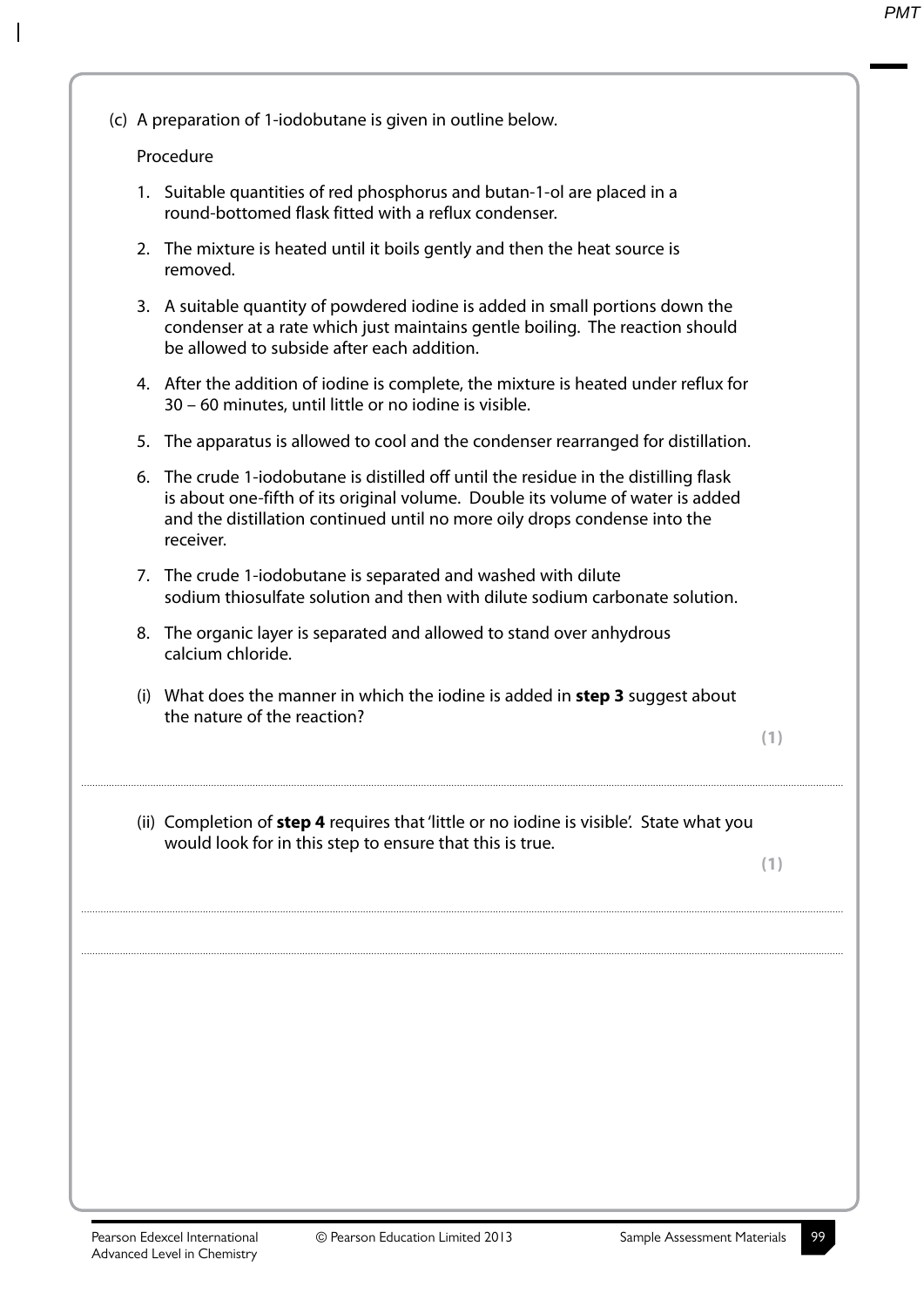| (iii) Draw the apparatus that is used in step 6 for distillation.                                                                        | (3) |
|------------------------------------------------------------------------------------------------------------------------------------------|-----|
|                                                                                                                                          |     |
|                                                                                                                                          |     |
|                                                                                                                                          |     |
|                                                                                                                                          |     |
|                                                                                                                                          |     |
| (iv) Suggest why the first washing of the product in step 7 is with dilute<br>sodium thiosulfate solution rather than with water alone.  | (1) |
| (v) State why calcium chloride used in step 8 must be anhydrous.                                                                         | (1) |
| (vi) To complete the preparation, after decanting the mixture from the<br>calcium chloride, there should be a step 9. What is this step? | (1) |
|                                                                                                                                          |     |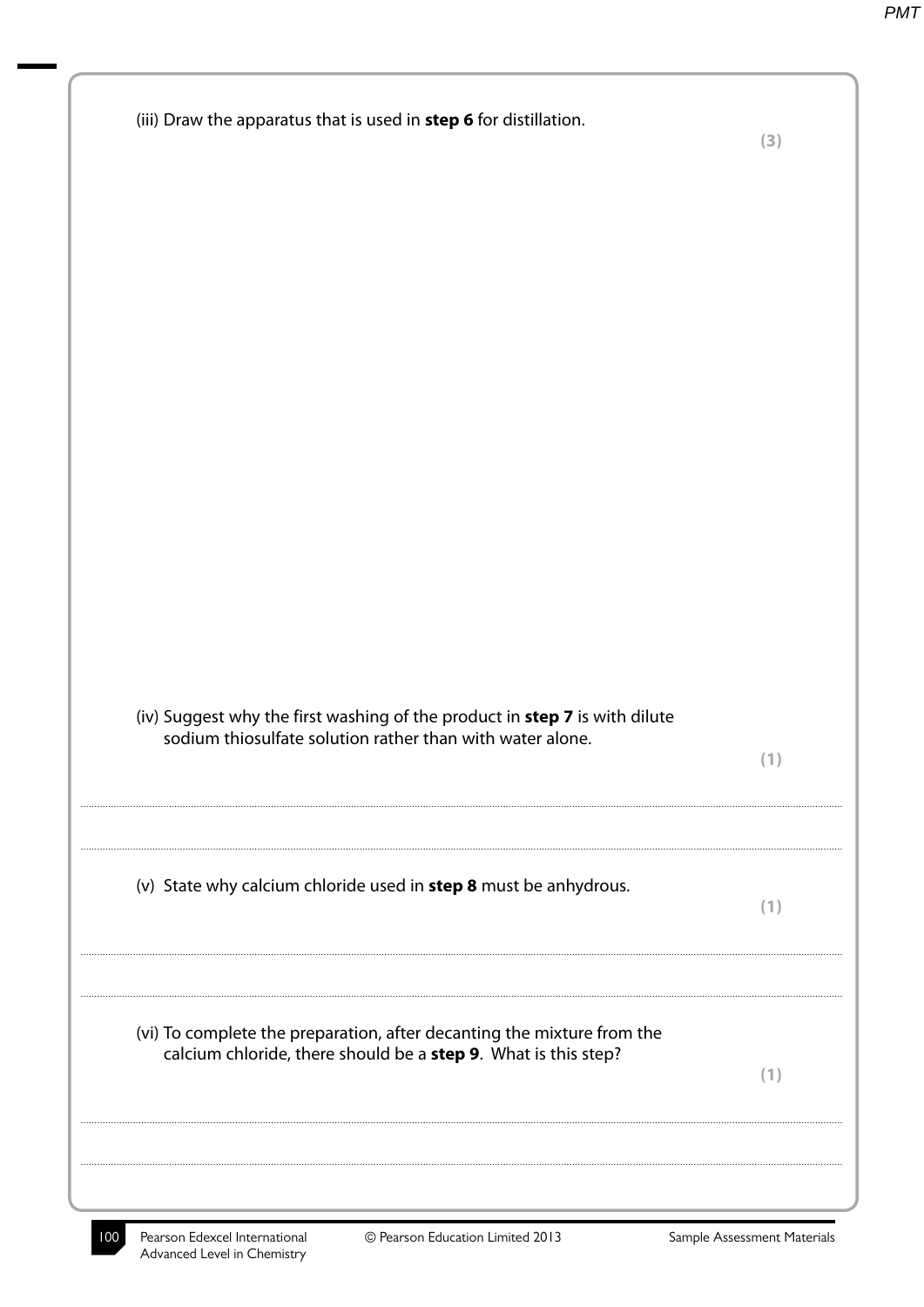| The equation for the reaction of butan-1-ol with PCI $s$ is                                                                                               |     |
|-----------------------------------------------------------------------------------------------------------------------------------------------------------|-----|
| $CH_3CH_2CH_2CH_2OH + PCl_5 \rightarrow CH_3CH_2CH_2CH_2Cl + HCl + POCl_3$                                                                                |     |
| This reaction is not suitable for the manufacture of 1-chlorobutane on a large<br>scale.                                                                  |     |
| (i) In a laboratory preparation of 1-chlorobutane, 95.0 g of butan-1-ol was used.<br>Calculate the maximum mass of 1-chlorobutane that could be obtained. |     |
| (Assume the molar masses are, in g mol <sup>-1</sup> , butan-1-ol = 74.0, 1-chlorobutane = 92.5)                                                          | (2) |
| (ii) In practice, 95.3 g of 1-chlorobutane was obtained. Calculate the percentage<br>yield.                                                               | (1) |
| (iii) Give one reason why the actual yield is lower than the maximum possible<br>yield.                                                                   | (1) |
| (iv) Give two reasons why this reaction would not be used industrially to make<br>1-chlorobutane.                                                         | (2) |
| (Total for Question 3 = 19 marks)                                                                                                                         |     |
| <b>TOTAL FOR PAPER = 50 MARKS</b>                                                                                                                         |     |

 $\overline{\phantom{a}}$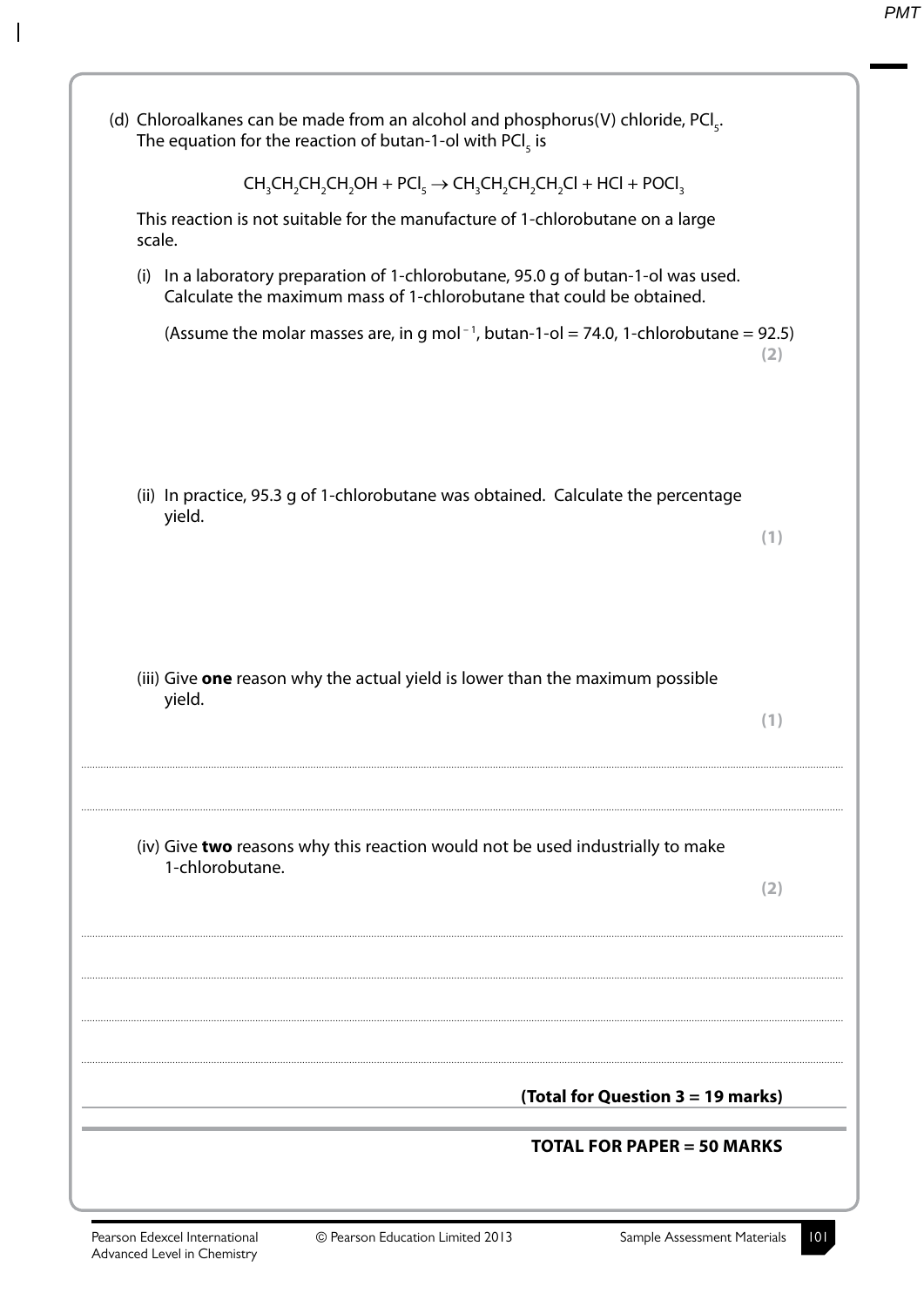## **BLANK PAGE**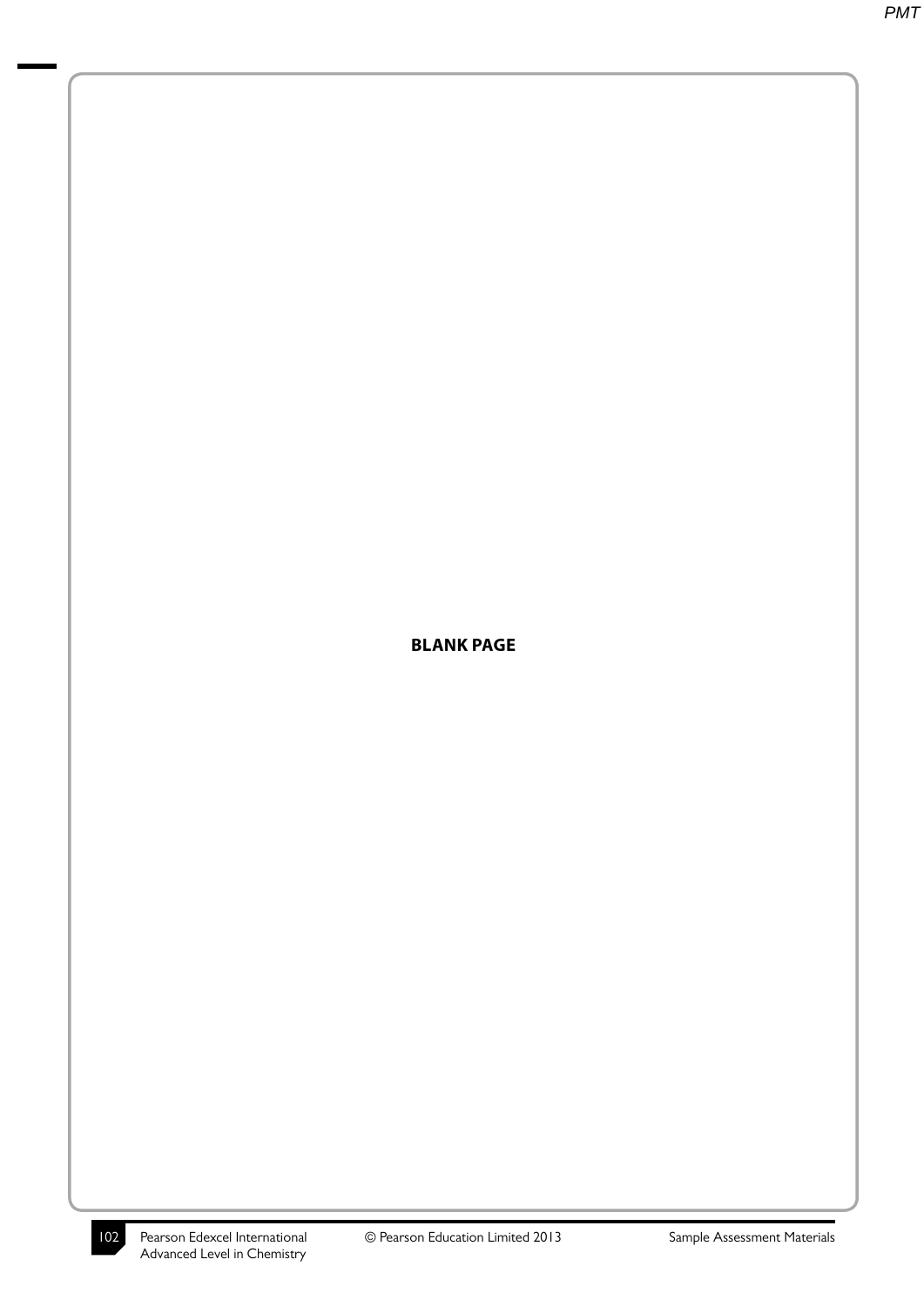## **BLANK PAGE**

 $\overline{\phantom{a}}$